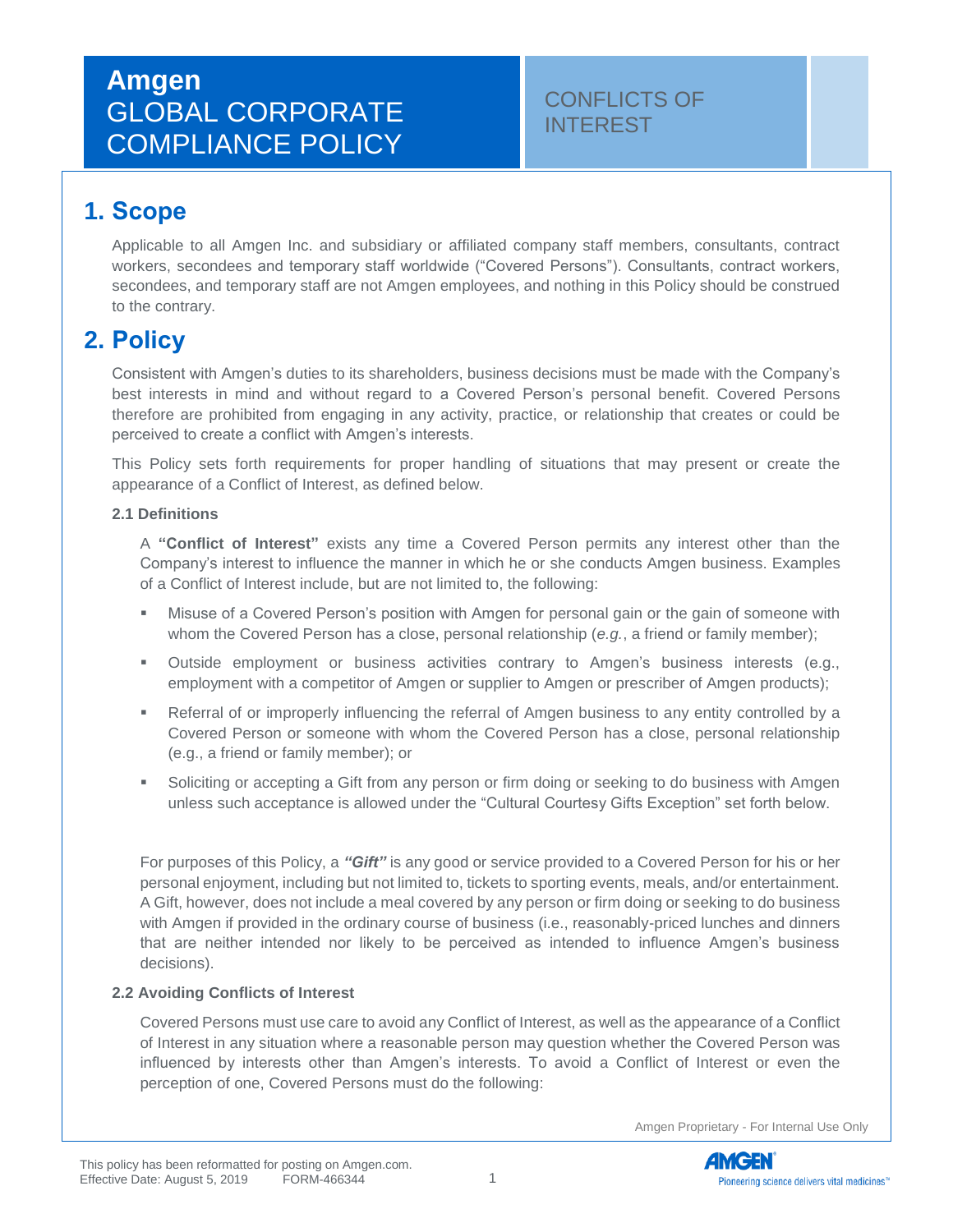#### **2.2.1 Gifts**

Covered Persons may not solicit or accept a Gift from any person or firm doing or seeking to do business with Amgen. If a Covered Person receives such a Gift, the Covered Person must return it with a note of explanation. If returning the Gift is not practical, the Covered Person must dispose of the Gift without obtaining personal gain.

Cultural Courtesy Gifts Exception: Covered Persons may accept a Gift on behalf of Amgen from any person or firm doing or seeking to do business with Amgen if refusal of the Gift would likely cause cultural offense or embarrassment. In these rare instances, Covered Persons may accept the Gift provided that the following all apply:

- The receipt of the Gift is legal and customary or ceremonial in that culture;
- The Gift is of nominal value (e.g., ceremonial tea sets or plates, New Year's calendars, baby gifts, perishable goods, etc.);
- The Gift is not cash or a cash equivalent (e.g., a check or pre-paid debit card);
- The Gift is neither intended nor likely to be perceived as intended to influence the Covered Person's business decisions on behalf of Amgen;
- The Covered Person informs his or her manager of the Gift; and
- The Covered Person does not sell the Gift.

#### **2.2.2 Third-Party Business Engagements**

Covered Persons must deal with all suppliers, customers, and other third parties doing business or seeking to do business with Amgen in an objective, professional, and fair manner and in accordance with applicable policies and guidelines. Covered Persons may not seek nor accept, directly or indirectly, any payments, fees, loans, or services from any person or entity as a condition of, or result of, their doing business with Amgen. Accordingly, Covered Persons must recuse themselves from all business decisions with third parties that in any way relate to the Covered Person's personal interests (financial or otherwise) or the interests of someone with whom the Covered Person has a close, personal relationship (e.g., a friend or family member). Covered Persons may not negotiate with, engage, retain, or hire someone with whom they have a close, personal relationship or influence decisions related to negotiating with, engaging, retaining, or hiring such individuals. Covered Persons must disclose any such potential Conflict of Interest related to these business decisions and engagements pursuant to Section 4.0 below.

#### **2.2.3 Financial Interests**

A Covered Person may not hold any financial interest in any firm or corporation that is a competitor of Amgen if such interest may influence any decision that the Covered Person might make in the performance of his or her Amgen responsibilities. Covered Persons, however, need not sell stock that they own in any firm or corporation that is a competitor of Amgen, unless such interest may influence any decision that Covered Persons might make in the performance of their Amgen responsibilities. Covered Persons also must comply with Amgen's Insider Trading Policy.

#### **2.3 Other Employment and Business Activities (Applicable to Staff Members Only)**

Amgen Proprietary - For Internal Use Only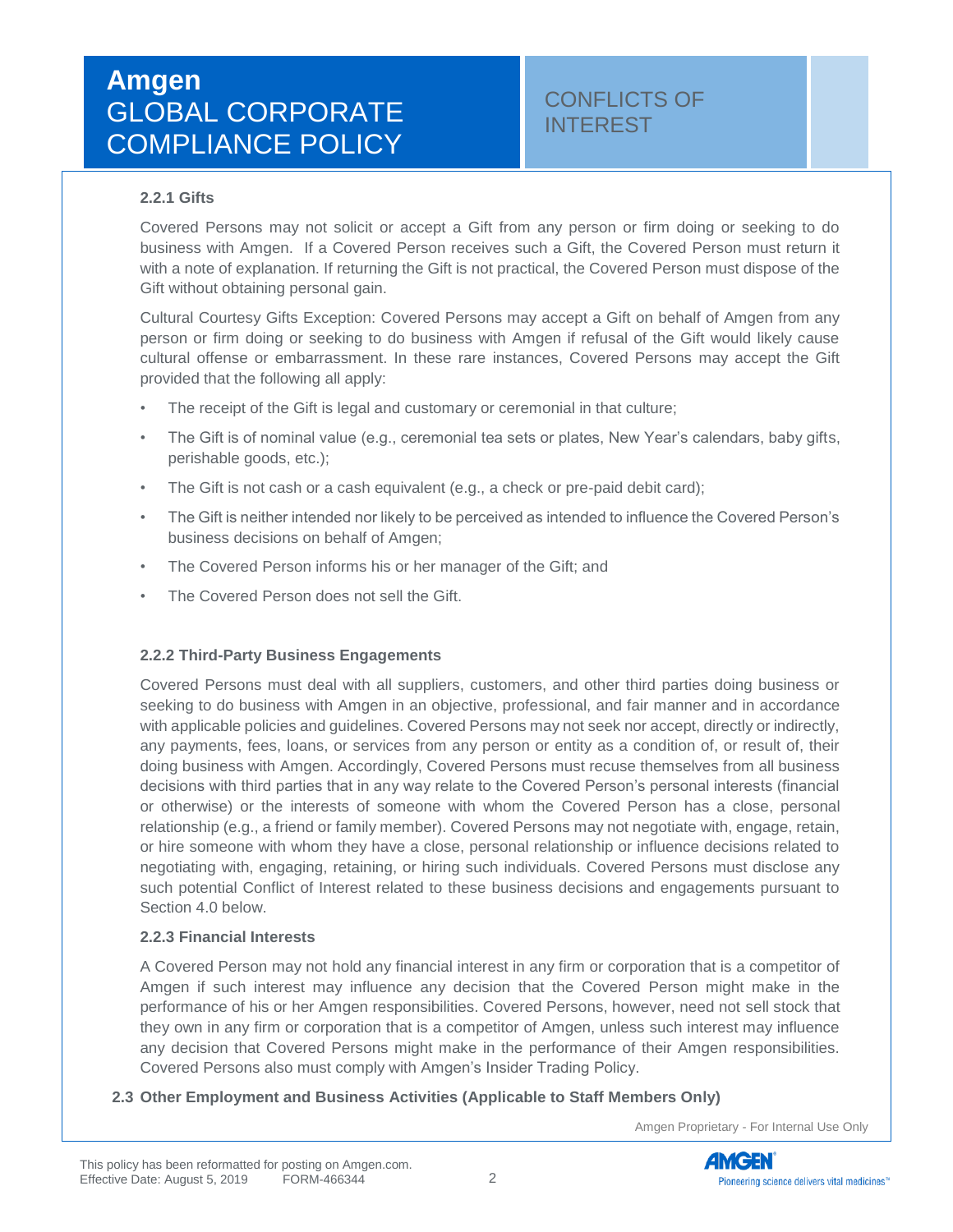Certain types of other employment and business activities performed outside of Amgen (i.e., for a person or entity other than Amgen) present a potential Conflict of Interest. If such an engagement presents a potential Conflict of Interest, staff are required to obtain advance written consent from Amgen. This section informs staff of which employment and business activities pose a potential Conflict of Interest and therefore require advance written consent.

Note, however, that regardless of whether advance written consent is required, staff who participate in any outside employment or business activity must adhere to the following requirements:

Participation in outside employment and business activities may not interfere with a staff member's regular work hours or ability to perform his/her job duties

If staff work in any capacity with an outside organization, they may not be involved in any decisions related to (1) the donation of Amgen funds or other benefits to that organization, (2) treatment guidelines, (3) formulary placement, (4) the prescribing or purchase of Amgen products, or (5) medical education or other types of education provided to that organization; however, this prohibition does not apply to non-profit entities directly sponsored or controlled by Amgen, such as The Amgen Foundation and Safety Net Foundation.

#### **2.3.1 Employment or Businesses**

Employment or other business engagements outside of Amgen (i.e., for a person or entity other than Amgen) pose a potential Conflict of Interest only if the activities relate to (1) Amgen's business or industry or (2) the staff member's position or job duties at Amgen. Other types of employment or business engagements (e.g., teaching a class unrelated to Amgen's industry or your job, such as an art class; working in the retail or food industries; selling your own arts, crafts, clothing, or jewelry; photography, etc.) generally do not pose a Conflict of Interest and therefore do not require advance written consent from Amgen.

#### **2.3.2 Volunteer Activities**

Volunteer activities pose a potential Conflict of Interest only if the activities relate to (1) Amgen's business or industry or (2) the staff member's position or job duties at Amgen. Staff should be particularly cognizant of a potential Conflict of Interest when volunteering for organizations in the healthcare community. Other volunteer activities (e.g., coaching a child's sports team, working on community fundraising initiatives, etc.) generally do not pose a Conflict of Interest and therefore do not require advance written consent from Amgen.

#### **2.3.3 Board of Directors and Advisory Boards**

All requests to serve on a board of directors or advisory boards with for-profit organizations require advance written consent from Amgen, specifically, the Senior Vice President of Human Resources. Additionally, board service with not-for-profit organizations requires advance written consent from Amgen only if the board service relates to (1) Amgen's business or industry or (2) the staff member's position or job duties at Amgen. Other not-for-profit board service (*e.g.*, serving on the board of directors for a not-for-profit theatre arts organization) generally does not pose a Conflict of Interest and therefore does not require advance written consent from Amgen.

#### **2.3.4 Publications**

Amgen Proprietary - For Internal Use Only If a staff member prepares a publication as part of his/her job duties for Amgen, no advance written consent is required. Other sections of this Policy, however, such as restrictions on the acceptance of

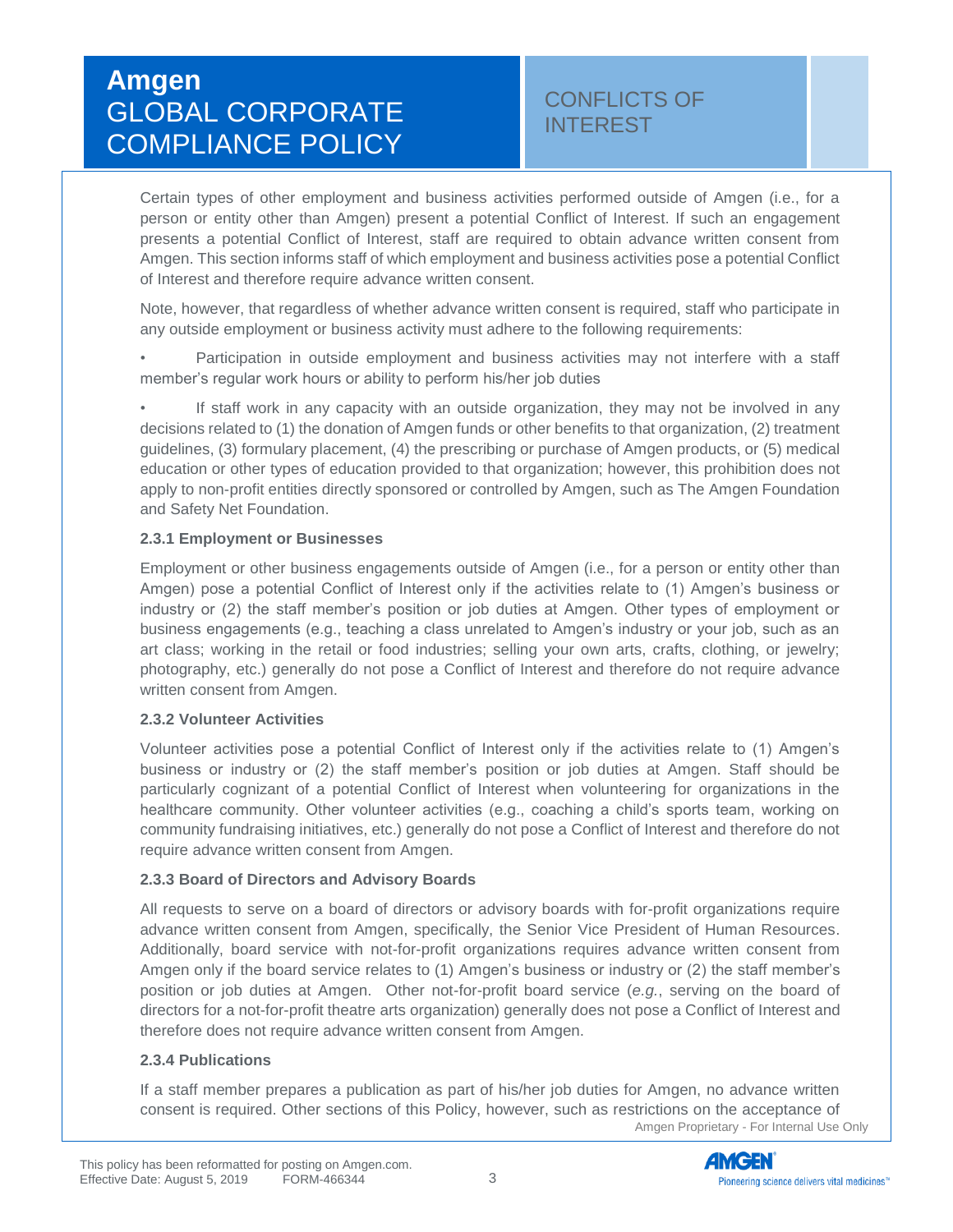payments, still apply. Additionally, Amgen's publications SOP, including the requirement that publications be reviewed through the [Final Publication Review \(FPR\)](https://amgen.sharepoint.com/sites/SA_GMW/FPR/Pages/AmgenFPR.aspx) process, may apply.

If a publication is not part of a staff member's job duties for Amgen, the activity poses a potential Conflict of Interest and requires advance written consent from Amgen only if it relates to (1) Amgen's business or industry or (2) the staff member's position or job duties at Amgen. Other publications (e.g., writing a children's book) generally do not pose a Conflict of Interest and therefore do not require advance written consent from Amgen. Under such circumstances, however, staff may not refer in the publication to Amgen, Amgen's business or industry, or their position or job duties at Amgen.

#### **2.3.5 Presentations**

If a staff member gives a presentation (e.g., speaking engagement, lecture, expert panel, etc.) as part of his/her job duties for Amgen, no advance written consent is required. Other sections of this Policy, however, such as restrictions on the acceptance of payments and/or fee waivers or reductions, apply. Additionally, all such materials must be reviewed through the appropriate process, such as the [Final](https://amgen.sharepoint.com/sites/SA_GMW/FPR/Pages/AmgenFPR.aspx)  [Publication Review \(FPR\)](https://amgen.sharepoint.com/sites/SA_GMW/FPR/Pages/AmgenFPR.aspx) process or Medical Material Review Process, as applicable.

If a presentation is not part of a staff member's job duties for Amgen, the activity poses a potential Conflict of Interest only if it relates to (1) Amgen's business or industry or (2) the staff member's position or job duties at Amgen. Other presentations (e.g., presenting on fundraising activities by the Salvation Army) generally do not pose a Conflict of Interest and therefore do not require advance written consent from Amgen. Under such circumstances, however, staff may not refer in the presentation to Amgen, Amgen's business or industry, or their position or job duties at Amgen.

#### **2.3.6 Conferences or Meetings**

Staff members frequently attend non-Amgen sponsored conferences or meetings related to (1) Amgen's business or industry or (2) the staff member's position or job duties at Amgen. Before attending such conferences or meetings, staff members must obtain approval from their manager. Other approvals, such as [Travel Activity and Conference \(TEAC\) Approval,](https://amgen.sharepoint.com/sites/TEACapproval/Pages/TEAC%20Home.aspx) also may apply. Advance written consent from Human Resources is not required, however.

Staff may not accept money or other benefits for attending a conference or meeting related to Amgen's business or industry or the staff member's position or job duties at Amgen, even if the staff member attends for reasons other than as a general attendee (i.e., as a guest speaker). If attendance at a conference or meeting benefits Amgen, as determined by the staff member's manager, the staff member may accept a waiver or reduction in registration or event fees and accept incidental meals generally offered to attendees by the conference or meeting host.

## **3. Covered Persons Responsibility for Compliance**

Amgen Proprietary - For Internal Use Only